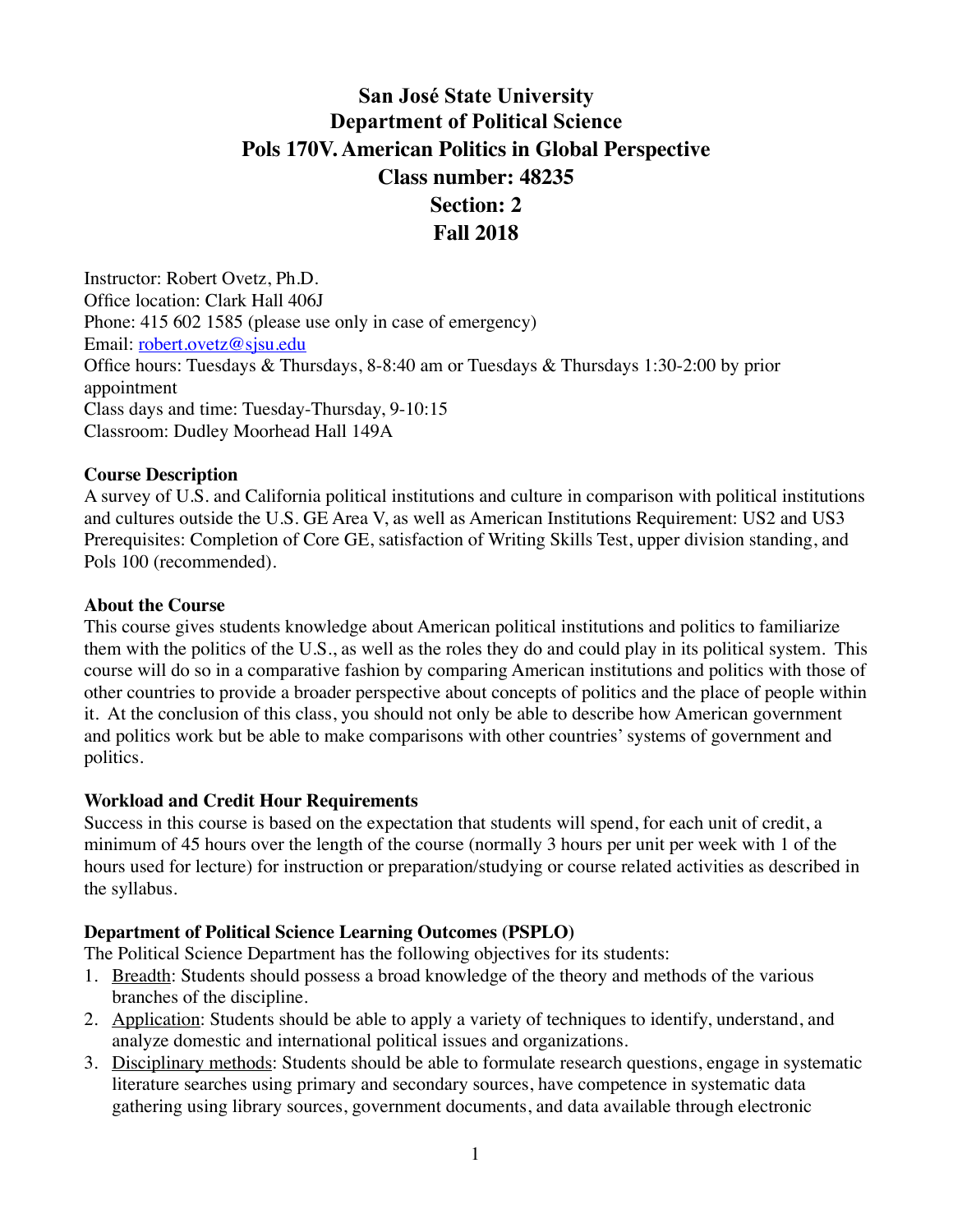sources, should be able to evaluate research studies, and should be able to critically analyze and interpret influential political texts.

- 4. Communication Skills: Students should master basic competencies in oral and written communication skills and be able to apply these skills in the context of political science. This means communicating effectively about politics and/or public administration, public policy, and law.
- 5. Citizenship: Students should acquire an understanding of the role of the citizen in local, state, national, and global contexts and appreciate the importance of lifelong participation in political processes.

# **General Education Learning Outcomes (GELO)**

This class fulfills the American Institutions (US2 and US3) General Education requirements, along with the SJSU Studies V General Education Requirement. In order to achieve the objectives of these requirements, upon successful completion of this course, students will:

LO1: study how political decisions are made, their consequences for individuals and society, and how individual groups may affect the decision-making process. As students study the meaning and content of the democratic process as it has evolved in the United States and California, at a minimum, they should recognize:

- the foundations of the political system, including the evolution of the philosophies of the U.S. and California constitutions, political culture, separation of powers, bureaucracy, federalism, and relations among various levels of government. Students should also analyze the evolving institutions of government, including a study of the power of the President, Congress, and the Judiciary;
- the links between the people and government, including participation and voting, political parties, interest groups, and public opinion and socialization. Students should also analyze the rights and obligations of citizens, the tension between various freedoms of expression and due process and the maintenance of order, and the efforts to end racial and gender discrimination in both the public and private sectors of society; and
- the operations of California government, including the similarities and differences between the California and U.S. Constitutions, the relationship between state and local government in California, the basic issues of California politics, and a careful assessment of the impact of demographic changes on the history and politics of the state and the nation.

LO2: in terms of California government, show an understanding of tools of political action and collective decision-making at the local, state, national or global level.

LO3: articulate the values and assumptions that inform their civic engagement.

LO4: compare systematically the ideas, values, images, cultural artifacts, economic structures,

technological developments, and/or attitudes of people from more than one culture outside the U.S.

LO5: identify the historical context or ideas and cultural traditions outside the U.S. and how they have influenced American culture.

LO6: explain how a culture outside the U.S. has changed in response to internal and external pressures.

### **Important Dates**

Tuesday, 8/21—First day of class, post your photo to the Canvas page if you have not already done so Thursday, 9/27—**Midterm exam** (covers up to the Legislative branch), complete on-line by midnight

- Thursday, 11/1—**Draft Constitutional article** due
- Thursday, 11/15—Constitutional Convention begins
- Thursday, 11/22—No class (Thanksgiving day)

Thursday, 12/6—Last class

Thursday, 12/6—**Constitutional Convention** (final articles presented & voted on)

Thursday, 12/6—**Individual Analysis Paper & Final Article** due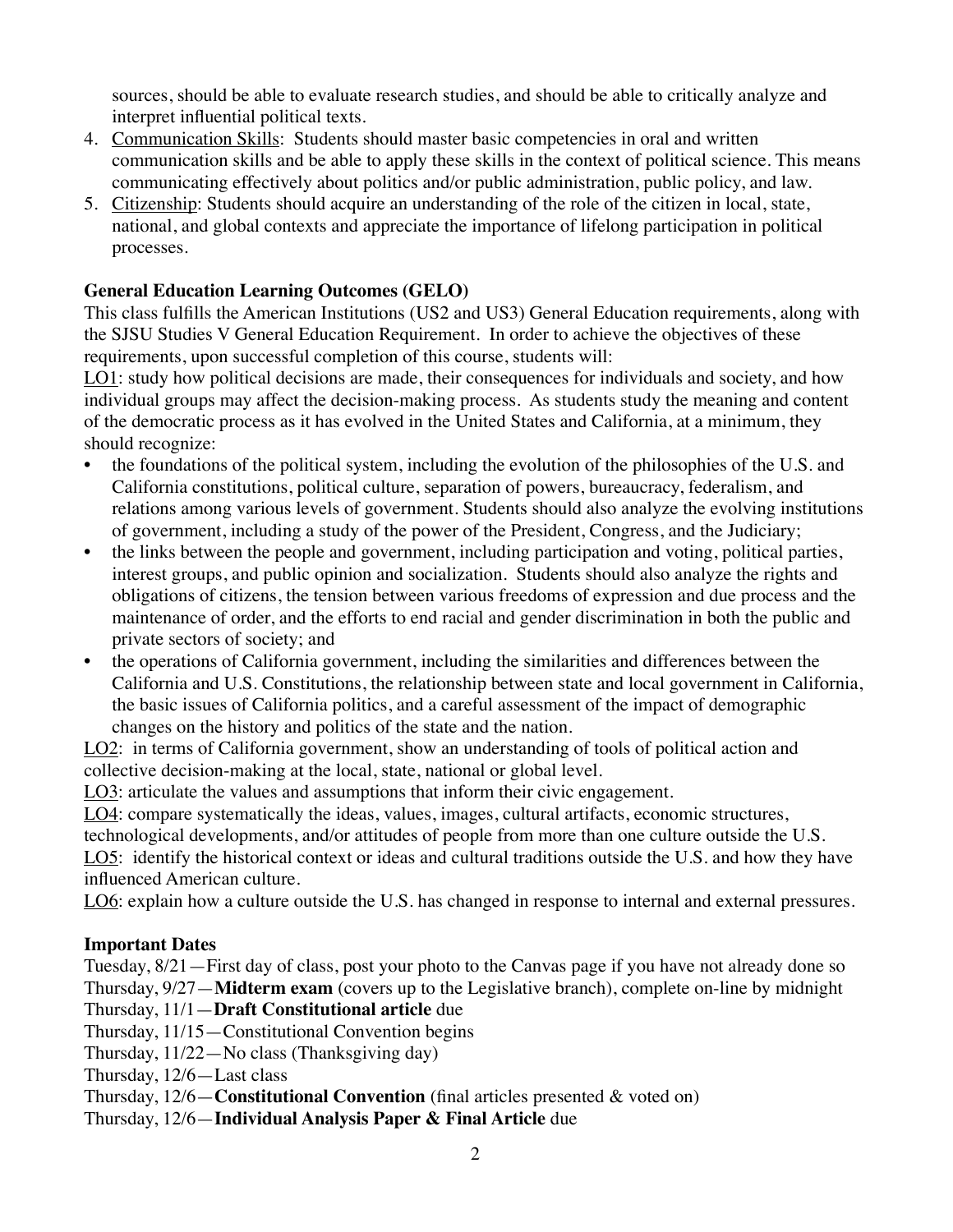Wednesday, 12/12, 7:15-9:30 am—**Final Constitutional Convention session** (during scheduled final exam meeting) Thursday, 12/13—**Final exam** (complete on-line on Canvas between 12 am - 11:59 pm)

### **Grading**

Grading will be based on a combination of preparation for class including doing the readings **before** they are scheduled to be discussed, participation in the discussions, compare and contrasts, exams, and the constitutional convention project. The grade for participation includes participation in class.

Because this class includes a substantial writing component students will be expected to write about 4,500-5,000 words. Writing takes time, preparation, research, and detailed proofreading. Writing assignments that do not follow the directions below, have many grammatical and spelling mistakes, or do not satisfy the assignment will not receive passing grades. If you need assistance with your writing please visit the campus writing center and find classmates who can help proofread and give you feedback on your work. While I do not proofread entire papers I am happy to assist you with specific issues concerning your assignments at office hours.

| 10  |                                    |
|-----|------------------------------------|
| 15  |                                    |
| 15  |                                    |
| 20  |                                    |
| 10  |                                    |
| 10  |                                    |
| 20  |                                    |
| 100 |                                    |
|     | Percentage (100 total points each) |

Grading Scale

- A+ 96-100
- A 93-95
- A- 90-92
- B+ 86-89
- B 83-85
- B- 80-82
- C+ 76-79
- C 73-75
- C- 70-72
- D 60-69
- F 0-59

### **Grade Checks**

Please fill out the complete form with your current grade on the Canvas grade sheet in advance. Please plan ahead because I cannot complete a signed grade check the same day unless the form is complete or it is during office hours. They can be given to me at the beginning or end of class and during office hours.

### **Student Evaluation/Grading Policies**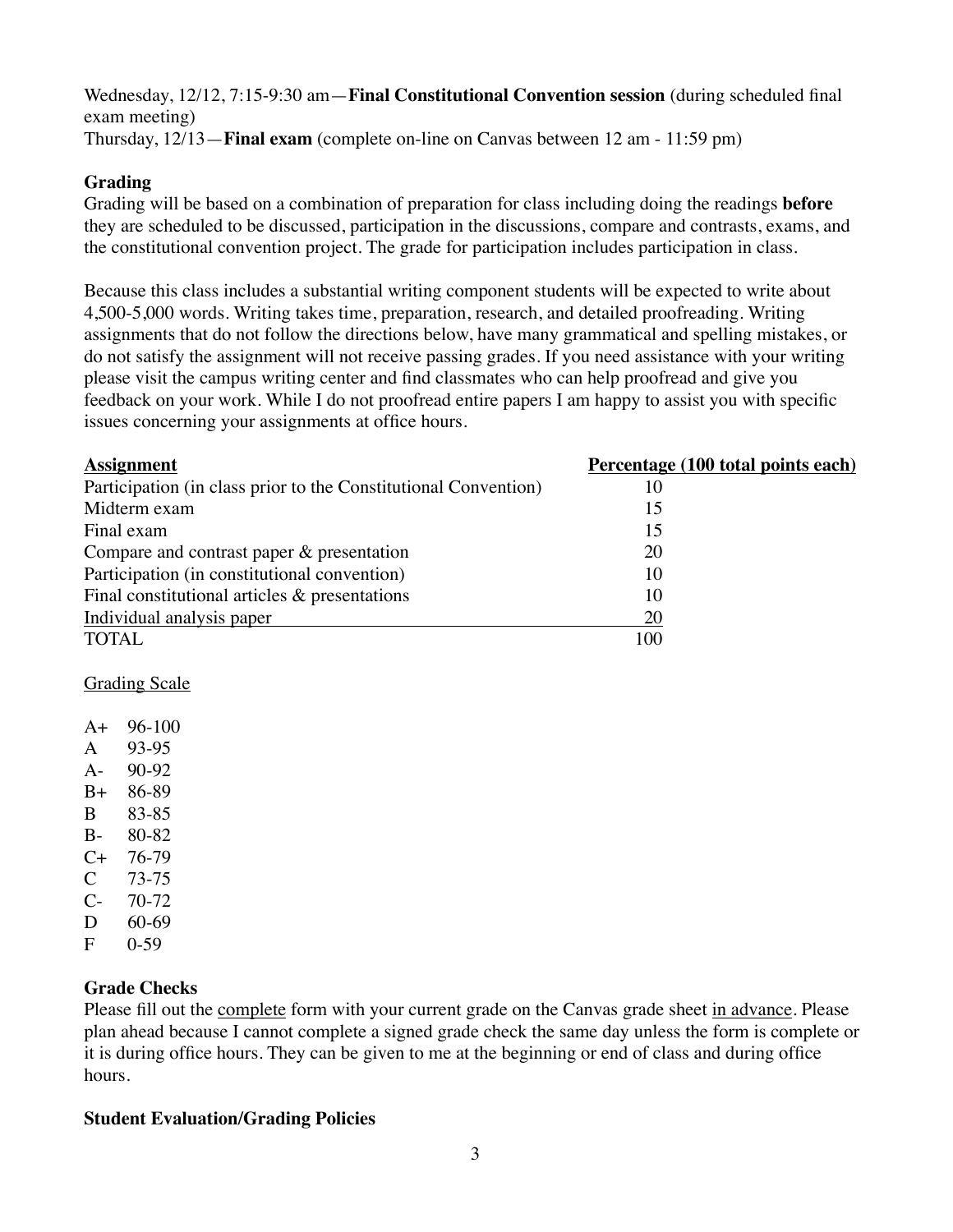- o 10 percent will be deducted for each **week** that an assignment is turned in late. A period of 7 days or less is consider 1 week.
- o A missed verbal Compare and Contrast presentation due to an unexcused absence cannot be made up or rescheduled and will result in a **20% reduction** in the grade. An unexcused absence is any absence not due to a **demonstrable** medical, religious, or university related activity.
- o There are no make up, early, or late midterm exams. If you **miss** or are **later than 10 minutes** to the exam or **miss** an exam without a **demonstrable excuse** (medical, religious, or university related activities only) you will receive a 0. Missed final exams due to demonstrable medical, religious, or university related activities may be made up by arrangement.
- o Although attendance is not recorded 20% of your grade is based on participation. Excessive and repeated absences will negatively impact your grade, especially during the constitutional convention.
- o Arriving late or missing your group's presentations during the Constitutional Convention cannot be made up.
- o Points will be earned for participation during class discussions and after each Compare and Contrast presentation. I will be keeping track of comments, questions, and observations.

### **Participation Policy**

There are no participation grades. The first is for the course prior to the start of the Constitutional Convention. The second is for participation in the Constitutional Convention.

Students are grade on participation not by attendance but by making **substantial contributions** in class prior to the first session of the Constitutional Convention. For example, making a substantial contribution to something being discussed, offering another perspective, questioning an assumption, making a connection to something in the readings, referencing a related item in history or the news, and asking questions during the lectures or Compare and Contrast presentations, and attending your in-class group meetings will be considered substantial contributions. To be sure you receive credit be sure to say your name after I call on you. Participation in in-class group meetings counts towards participation. Excessive absences will result in missed in-class group meetings and will impact your grade. A substantial contribution is defined as doing more than just asking me to repeat something, making a random guess, making a comment clearly unrelated to the immediate line of discussion, or otherwise just taking up airtime to get your points.

It is imperative that you have a photo uploaded to the class page where you are listed as enrolled in the course. This will allow me to keep track of who contributed to class and on-line.

You are **strongly encouraged** to attend every class and to be on time and stay the entire class. You do not need my permission to be absent from class, arrive late or leave early. However, it is your responsibility to find our what you missed from your classmates either in class or by posting an email to the class list serve before you return to class.

You **need to be in class to participate** in the small group and class discussions, make contributions, and ask questions. You are expected to come to class prepared by having **completed all the readings and article or chapter worksheet prior to class**. If you have any questions about the readings it is preferable to ask them in class or during office hours. One of the best ways to participate in class—and learn—is to ask questions, and participate in the group and class discussions. Feel free to also use the class discussion list to ask questions.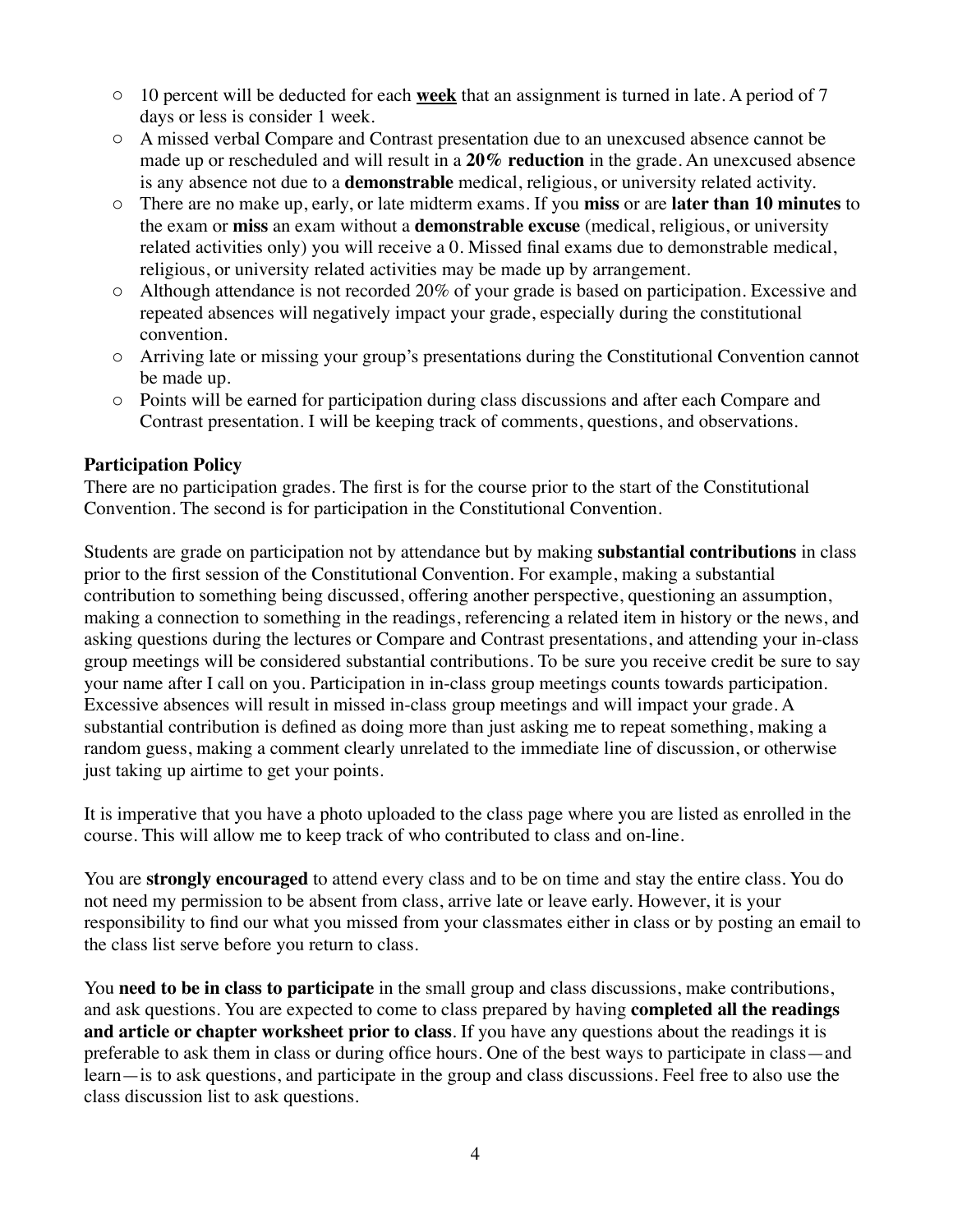The university attendance policy can be found at <http://www.sjsu.edu/senate/docs/F15-12.pdf>.

If you disrupt class by allowing your cell phone to ring, send text messages and carry on conversations with classmates **you will be requested to stop. Each time** you are asked to put away your phone you will automatically have **10 points deducted** from your final participation points. On the second request you may be asked to leave the class and report to the appropriate campus authority to discuss your disruptive behavior.

Students who are late to or miss their constitutional convention group presentations will have a **20% deduction** from their grade for the draft article.

The class participation grade will be assessed by comments and questions during lectures and Compare and Contrast Presentations. **Excessive absences** will significantly impact your participation grade.

Grading Criteria for Class Participation (until the beginning of the Constitutional Convention) Substantial contributions in the class during either lectures or Compare and Contrast presentations and attending your in-class group meetings.

0% no substantial contributions and 3 or more missed in-class group meetings

0-60% 1 substantial contribution and 2 or more missed in-class group meetings

60-70% 2-4 substantial contributions and 1-2 missed in-class group meetings

70-80% 2-4 substantial contributions and attended all in-class group meetings

80-100% 4 or more substantial contributions and attended all in-class group meetings

### **Classroom Policy**

- **Please turn off and put away all electronic devices** (cell phones, audio recorders, headphones, etc). If you need to use your phone please leave the classroom and make your call in the hallway away from the door to the classroom. If you disrupt class by allowing your cell phone to ring, and send text messages you will be requested to stop and automatically have **10 points deducted** from your final participation points. Further disruptions, including repeated conversations with classmates, will result in the student being reported to the appropriate campus authority.
- **No electronic recordings or photographs** of any kind of the class are allowed except as an [accommodation with campus documentation. University Policy S12-7, http://www.sjsu.edu/](http://www.sjsu.edu/senate/docs/S12-7.pdf) senate/docs/S12-7.pdf, requires students to obtain instructor's permission to record the course.
- The posting of any electronic recordings, tapings or any other type of documentation of any aspect of this course on the internet is not allowed.
- Please keep your bag and purse **on the floor** not on your desk or lap.
- Laptops are only allowed in class for note taking. You must sit in the front two rows. Any use of your laptop for any other purpose than note taking will result in the discontinuation of its use and a **deduction of 10 participation points.**
- Please show respect for your classmates and instructor by refraining from interrupting someone who is speaking, engaging in side conversations in class and making disrespectful comments. You will receive only one warning.
- Please allow your classmates time to speak.
- **Any act of plagiarism will result in an automatic "F" for the assignment.**
- Please refrain from engaging in side conversations. If you have a question ask me in class or your neighbor before and after class.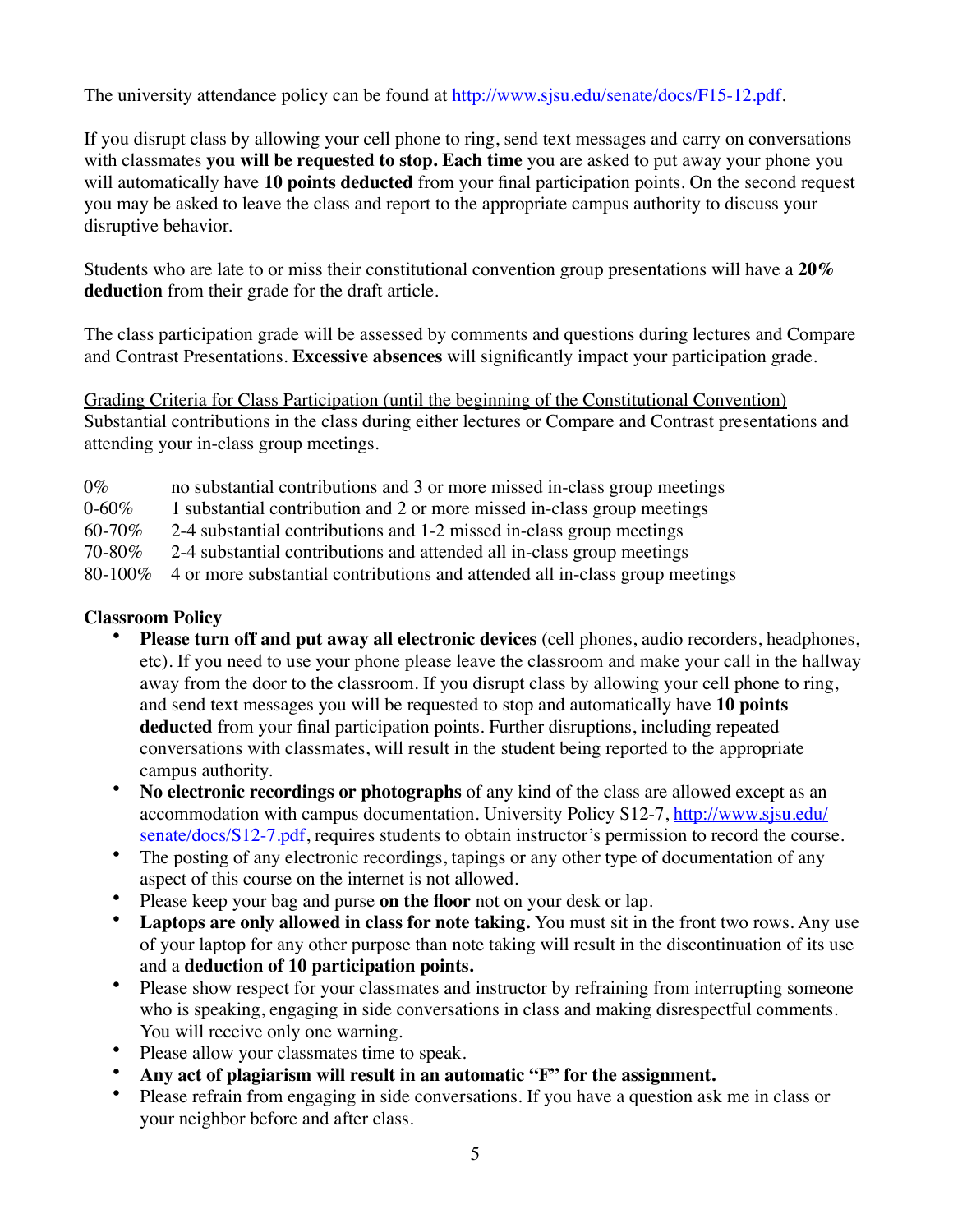- If you **take time** during class discussions, please **give time** in return to your classmates.
- Please raise your hand if you wish to speak.
- Please do not interrupt your classmates.
- Please speak respectfully about one another. It's ok to criticize ideas **but** not people.
- Any student who has special needs that may affect his or her performance in this class is asked to identify his or her needs to Dr. Ovetz in private by the end of the first day of class and provide documentation as soon as possible. Any resulting class performance problems that may arise for those who do not identify their needs will not receive any special grading considerations.
- Please dispose of your trash and recycling in the available campus containers.

### **Required Readings**

Required course readings can be found in the following assigned books and readings. You are expected to complete the readings *before* they are scheduled to be discussed.

The following books are required reading. You may purchase your own print or e-reader (if available) copies at the campus bookstore or on-line. Any edition published in the past 10 years is acceptable.

Katznelson, Ira, Mark Kesselman, and Alan Draper (2013) *The Politics of Power: A Critical Introduction to American Government*, W. W. Norton & Company: NY, 7th Edition, 403 pp., ISBN-13: 9780393919448

Smith, Raymond (2011) The American Anomaly: U.S. Politics and Government in Comparative Perspective, 2nd Edition, Routledge: NY, 2011, ISBN-13: 9780415879736.

Optional: Field, Mona (2012) *California Government and Politics Today*, Pearson: NY, 14th edition, 160 pp., ISBN-13: 9780205251780. You are also encouraged, but not required, to read Field book. There is a copy on reserve in the SJSU library.

Note: Print and bring a copy of the US Constitution to class. The links to both are below.

You are expected to read the news at least 1-2 times per week as we will be discussing current news events.

Other resource: The ABC-CLIO American Government database available through the SJSU library website is a good background resource.

### **University Policies**

Per University Policy s16-9, university-wide policy information relevant to all courses, such as academic integrity, etc. will be available on Office of Graduate and Undergraduate Programs' Syllabus Information Page at<http://www.sjsu.edu/gup/syllabusinfo/>

### **Course Requirements**

The required assignments will test your knowledge and ability to apply and assess principles and concepts of US and California government to other systems of representative democracy.

The final exam, the final session of the Constitutional Convention, and the Analysis Paper are the culminating activities for this course.

### **Exams**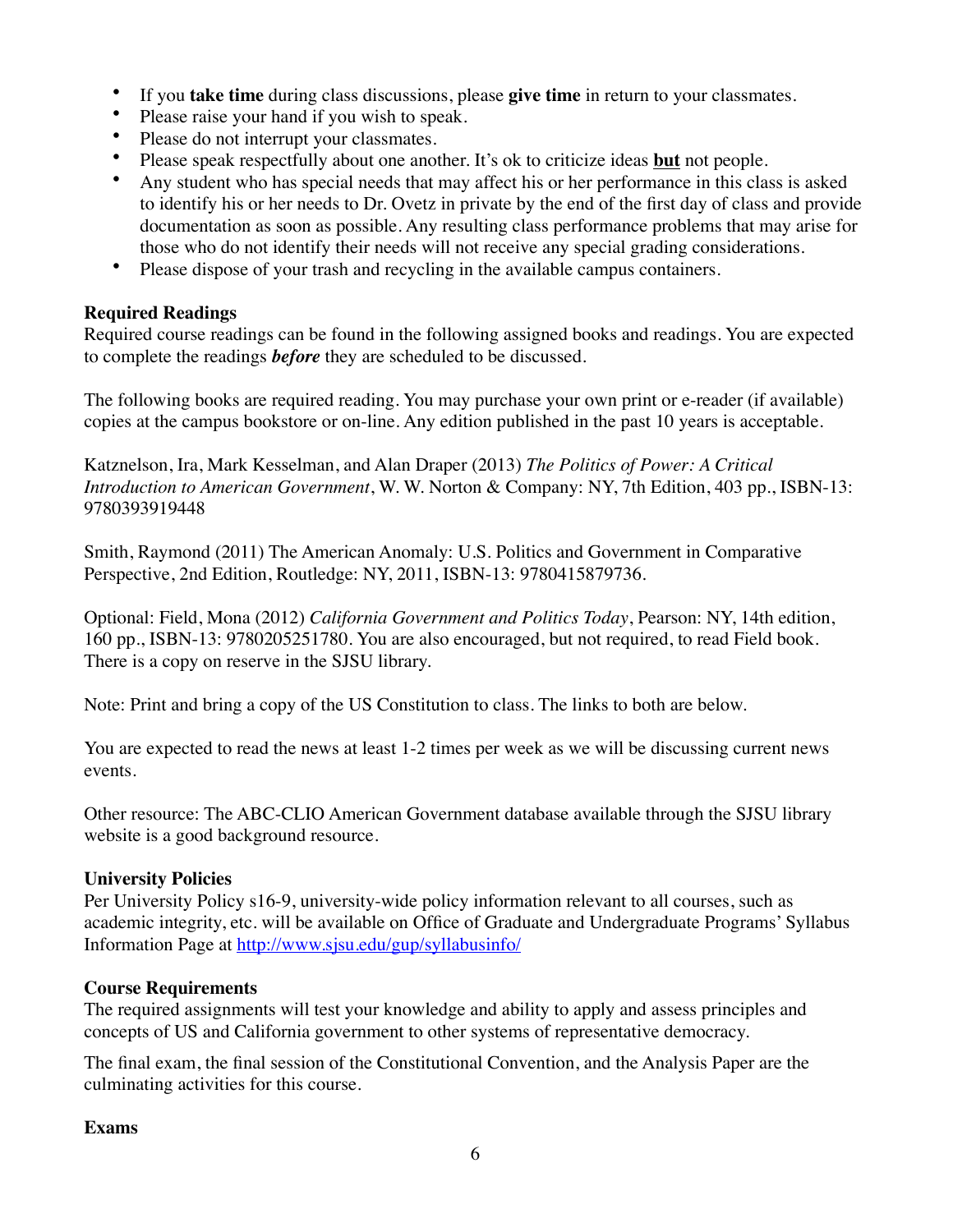There are all multiple choice midterm and final exam that must be taken on-line between 12 am and 11:59 pm on the above dates. Be sure not to miss the exams as **there are no make-ups** without an accommodation or documented medical emergency.

### **Compare and Contrast Paper and Presentation**

Students will pick a recent (last two years) political issue and country of interest to them. Pick a country listed on the sign up sheet only. **Topics should not be duplicated. Duplicated countries or topics will receive a grade of 0 and have to be redone.** Once all the countries have been selected a country may be duplicated no more than once.

Among the issues you may pick are immigration, public or higher education, the environment, health care, civil rights and liberties, war, social movements, information, and issues pertaining to the powers of any branch of government. Each class students will be called upon to briefly compare and contrast how the US and one country covered in the Katznelson and Smith books addresses the issue. Focus your comparison to one concept in the readings or my lectures for that topic of the class listed in the Course Outline of the syllabus.

Students will sign up for a date to briefly (under 6 minutes) summarize what they have learned and tell us what sources they used. Students who miss their presentation slot will be counted late (10% for each week) until their written report is turned in and have a **20% reduction** in their grade for not doing the presentation.

Details about your **written** Compare and Contrast paper:

- briefly provide specific detailed background on the issue
- briefly explain how the issue was addressed in your country of choice. Be specific about which branch of government & agency made the policy and/or law that addressed the issue, the policy or law making process, and details about the outcome.
- contrast to how the issue has been addressed in the US. Be specific about which branch of government made the policy and law that addressed the issue and the outcome.
- what did you learn about how that country's system functions differently than the US
- provide an explanation for the different outcomes
- provide as many specific details as possible
- at least one reference to each of the two books
- provide a minimum of three references in APA. You must have at least one of each of the 3 kinds of citations (popular, academic, and trade/government)
- in text cites in the body of the paper: (last name of author or name of publication, year published)
- type in  $2 \times$  space and  $12$  pt font
- include your name, date, name of the assignment at the top of the page. Do not use a cover page.
- proofread and spell check before turning in
- clear thesis, introductory paragraph, and well developed paragraphs
- unstapled papers will not be accepted
- maximum 750 words not including the bibliography (do not put on separate page if there is space)
- the typed compare and contrast is due when you begin your presentation. If you need a copy to do your presentation you'll need to bring two copies.
- if the typed compare and contrast is not ready to be turned in on the day of the presentation the student may make the verbal summary and turn in the typed compare and contrast late

# The **verbal** presentation of your Compare and Contrast paper should include: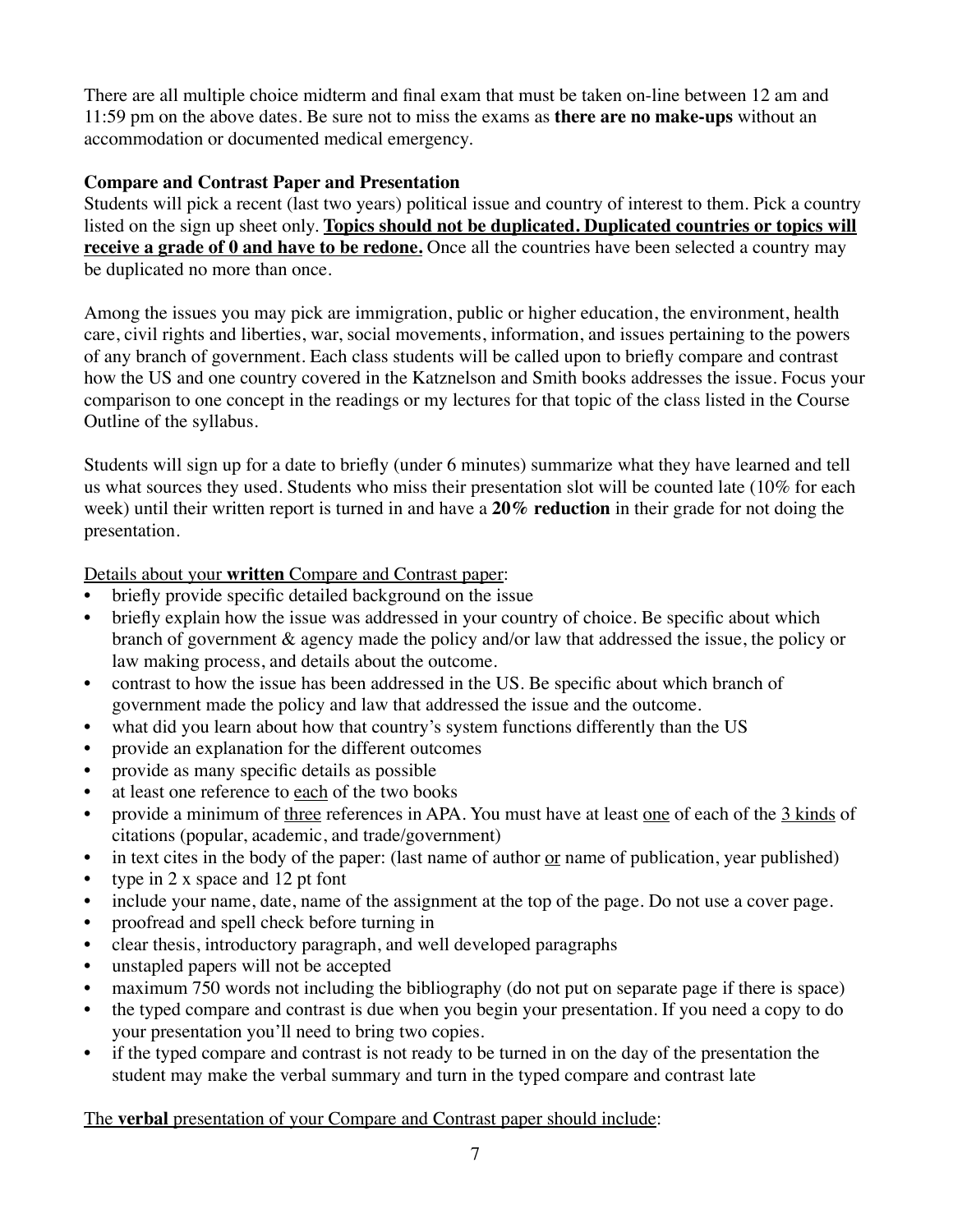- concise summary presentation of your paper (first four grading criteria below)
- did not read verbatim from your paper
- able to answer questions about the four grading criteria
- under 6 minutes

Grading criteria for Compare and Contrast paper & verbal presentation will be the following:

10% brief background on the issue

15% brief explanation how the issue was addressed in your country of choice with specific details about which branch of government addressed the issue, the process, and the outcome

15% brief contrast to how the issue has been addressed in the US with specifics about which branch of government addressed the issue and the outcome

- 10% what you learned about how that country's system functions differently than the US
- 10% appropriate use of in text citations

10% at least one APA reference for each book and at least three full APA citations of one of each of the 3 kinds of citations (popular, academic, and trade/government)

10% proper formatting according to the details listed above under "Details about your compare and contrast papers"

20% concise summary presentation of your paper (first four criteria above) without reading verbatim from your paper and able to answer some questions. A missed verbal presentation due to an unexcused absence cannot be made up or rescheduled and will result in a **20% reduction** in the grade.

# **About Sources and References**

Sources used for your papers should include credible and reliable academic, popular, trade, and government sources. Please use the free library databases that you will learn about in our visit to the library.

There are 3 types of acceptable sources that may be obtained through the library print and database sources. The 3 types of sources are:

- 1. academic: books, encyclopedias (do not use Britannica or Fund and Wagnals), journal articles
- 2. popular: newspapers, newsmagazines, documentary films, TV/radio news
- 3. trade: publications specific to an industry or non-profit sector, and governments reports

Do not cite commercial non-news sources, personal websites, blogs, editorials, unpublished college papers, commercial web sites, Youtube videos, or open source wikis.

When citing sources in your paper and in the bibliography:

- 6. Use either in text citations **and** a list of references **or** include your full citation in the footnotes
- 7. When using in text citations the cite should appear as follows: TEXT (last name/name of publication, year).
- 8. If footnotes are used use the "insert footnote" function in your word processing program. Please **do not** insert them manually. Be sure to provide the complete reference the first time each reference appears in the footnotes.
- 9. If you use a list of references put your full citations in alphabetical order—**do not** number your sources
- 10. Use APA citation style only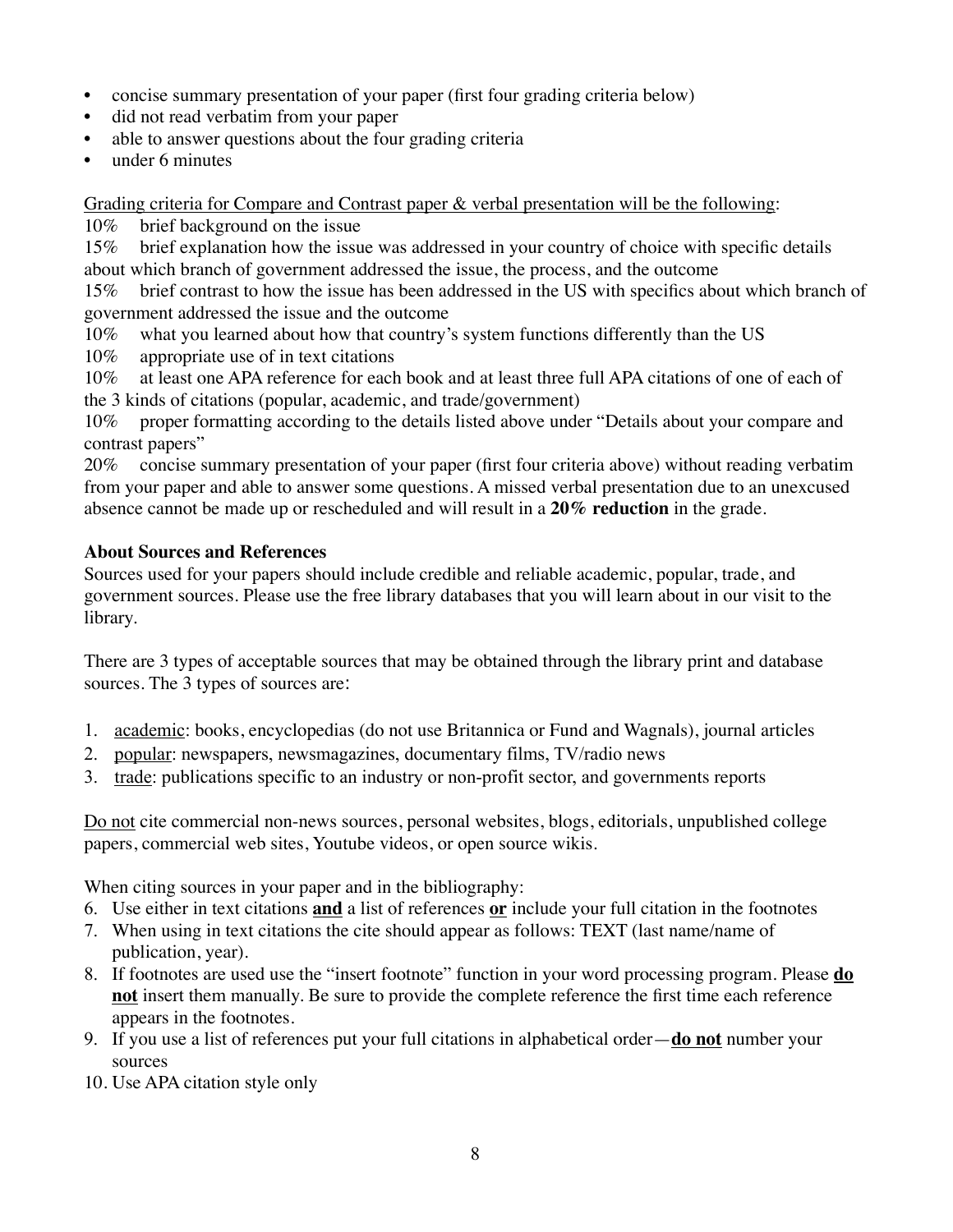Sources used for your paper should include credible and reliable academic, popular, trade, and government sources. Do not cite wikis, personal web pages, commercial non-news sources, student papers, and blogs. The textbooks may be cited in your paper but do not count towards your required number of citations. Do not use Wikipedia as a source. Please use the free library databases that you will learn about in our visit to the library. Any one of the primary styles for citing works used is acceptable.

For help writing your citations see the resources in the Writing Guides folder under the Files tab on the class Canvas page.

[You may also go to SJSU library webpage and databases for political science, http://libguides.sjsu.edu/](http://libguides.sjsu.edu/az.php?s=47559) az.php?s=47559

The staff librarian for political science also has additional research and writing guides resources on his webpage: <http://libguides.sjsu.edu/politicalscience>

### **About In Text References and Bibliography**

Use either in text citations and a list of references **or** footnotes.

If a list of references is used at the end of the paper be sure to provide clear indications as to where each reference appears in the body of the text by including an in text citation: (last name, year).

If footnotes are used use the "insert footnote" function in your word processing program. Please **do not** insert them manually. Be sure to provide the complete reference the first time each reference appears in the footnotes. If you use a bibliography put your full citations in alphabetical order—**do not** number your sources.

Use the APA citation style only.

### **Grammar and Proofreading**

You will be graded for grammar, punctuation and style to the extent that it reduces your ability to express your research and analysis clearly. While grammar, punctuation and style are not the most significant part of the grade you will receive, it does affect your ability to communicate your ideas and analysis clearly and effectively. If you have any issues concerning your language skills you wish to discuss with me please visit me during office hours.

The Writing Center offers many great workshops on different parts of the writing process. Sign up here: <http://www.sjsu.edu/writingcenter/workshops/>

I strongly encourage you to use the Lib Guide cited above and the short guides to writing research papers at <http://owl.english.purdue.edu/sitemap/>

I do not proofread student papers before they are turned in. I can help you with limited specific selections of text. For help I encourage you to go to the campus writing center for help with your writing and the campus reference librarians for help with research and citations.

### **Constitutional Convention Final Project**

During the last three weeks of the semester and the final exam meeting the class will hold a constitutional convention and write a new US constitution, not merely revise the existing US constitution, based on what they have learned by comparing the US constitutional system to others.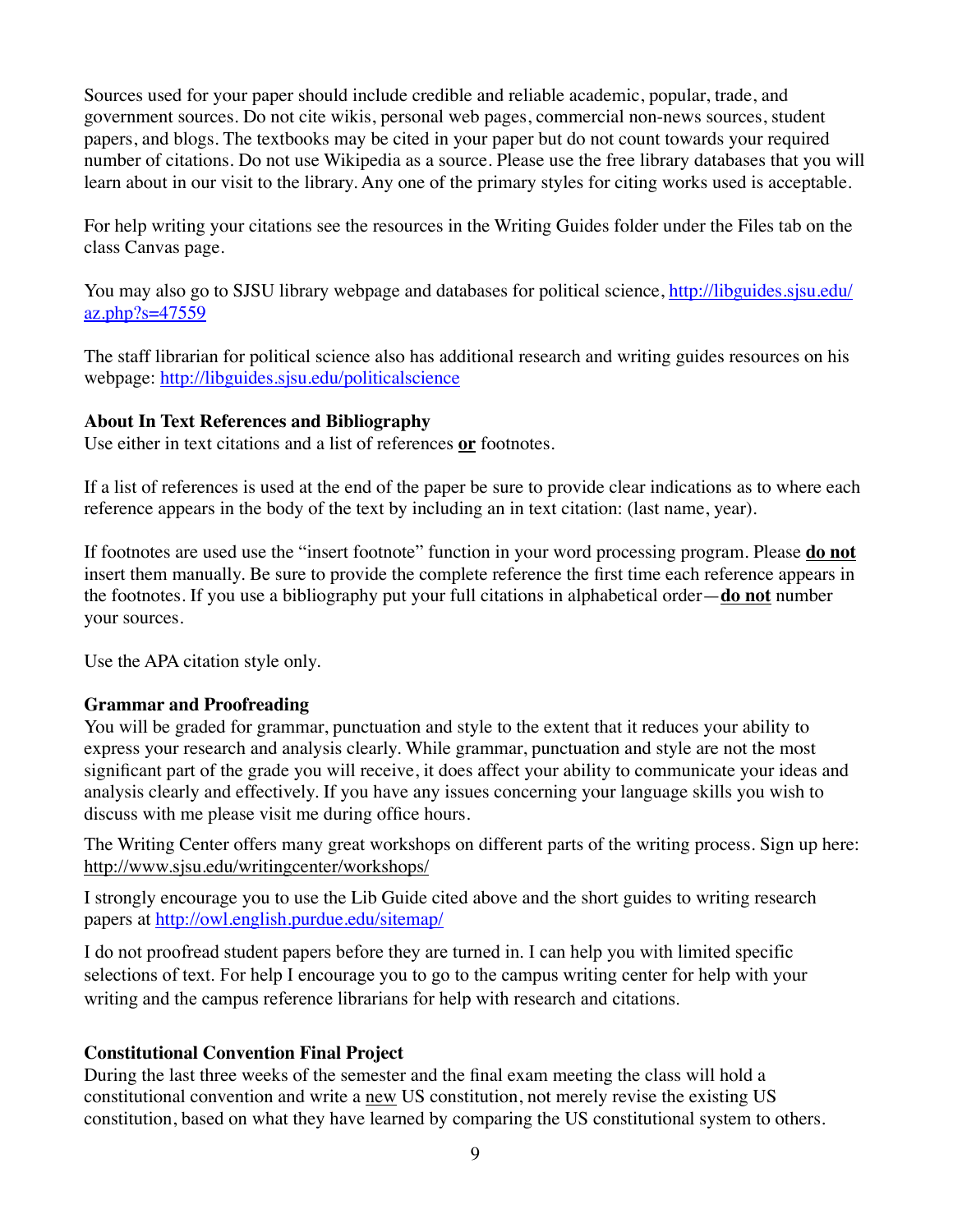Students will sign up to collaborate as a group focused on a different constitutional article to present their proposed part of the new constitution during the convention. The groups will need to work together during the course of the semester and begin as soon as possible. Each group is responsible for designing part of the new constitution. Each student should write their own clause but the clauses must fit together into a coherent article so the group should work on the entirety of the article by the time we begin discussions during the assigned week.

The class is writing an entirely new constitution for our country not merely revising it. Students should be creative in what they propose be in their article. You can fix, adjust or throw out what is already in the US constitution, adapt parts of other country's constitutions, or design your own from scratch. Each group will be responsible for making an argument for why they put something in their article, what problem it addresses, and how it is an advance over our current constitution. If you borrow parts from the US constitution you will be expected to be able to defend why you did so. You will find the [constitutions of other countries and detailed analysis of them at https://www.constituteproject.org/](https://www.constituteproject.org/search?lang=en) search?lang=en

[You can also find constitutions and other details about Latin American political systems at http://](http://pdba.georgetown.edu/) pdba.georgetown.edu/

# The Constitutional Themes and Order of Presentations:

During the fall and spring semesters the articles will be presented in the following order with one article per class meeting. Presentations will occur in the following order:

- 1. Article I. executive
- 2. Article II. legislative
- 3. Article III. judicial
- 4. Article IV. federalism or unitary system (relationship between the national and local & provincial/ state governments)
- 5. Article V. elections, voting, and amending the constitution
- 6. Article VI. civil, economic, and human rights

### Presentations and Revisions of the Articles

There will be two presentations of each group's article: the draft article and the final article with revision from my and the class feedback during the initial presentation.

Presentations will occur in the above thematic order. Each group member is responsible for contributing to the presentation and the discussion. Each group should bring their own computer and project the article either as a .docx document or a powerpoint.

During their assigned day of the constitutional convention during the last few weeks of the semester, each group will give a maximum 25 minute presentation of their **draft article** and answer questions about and proposed amendments to their proposal. At the end of each presentation the class will discuss the proposed article and propose changes for the remainder of the class.

Each group will use the comments and amendments to prepare a **final version** of the article. During the final exam meeting each group will distribute a typed copy of the article to me and make a short maximum 5-10 minute projected visual presentation of the changes to their final article since their first presentation and answer any questions and address any proposed amendments. It would be best to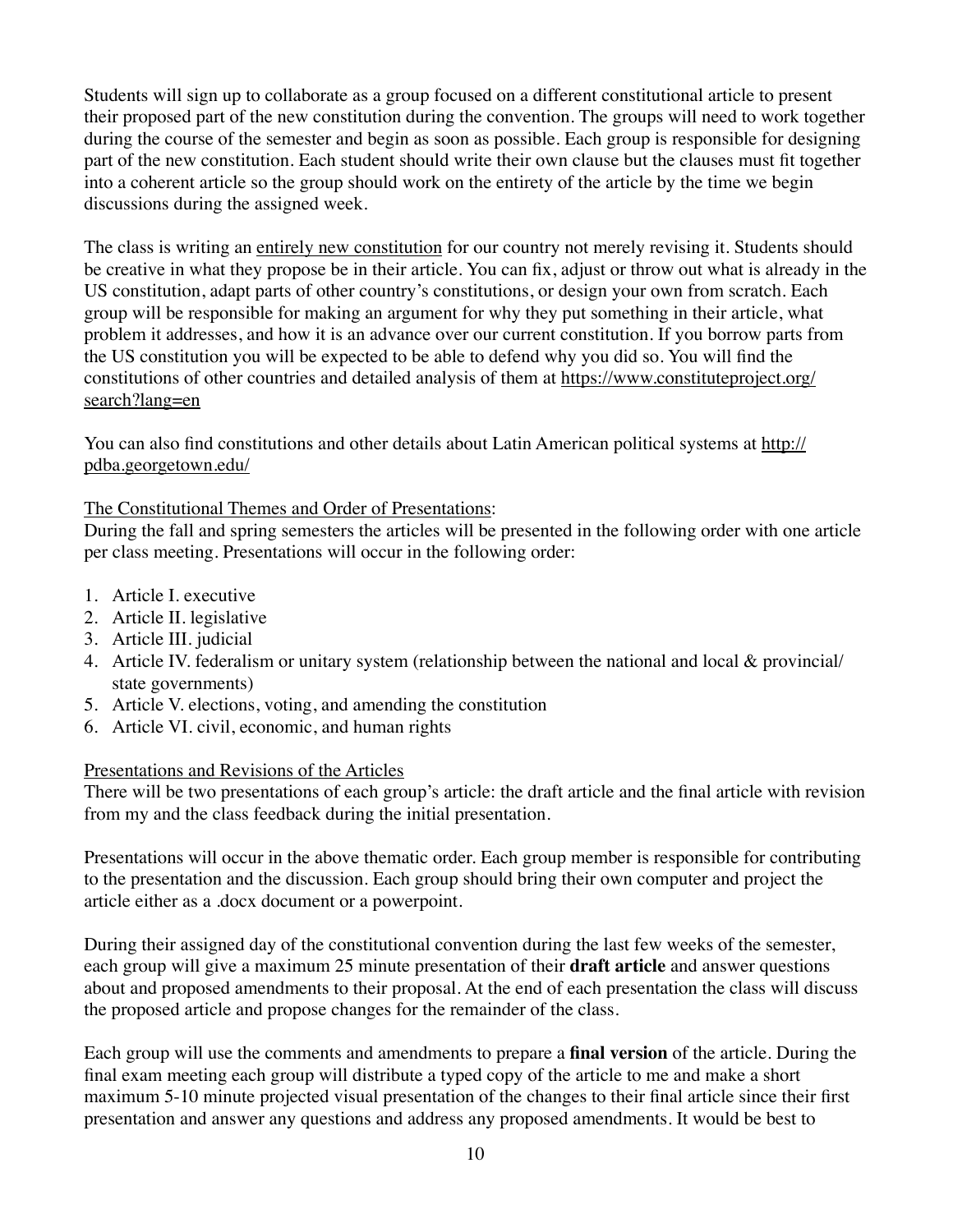highlight the changed sections on the screen so they are easy to follow. At the conclusion we will vote on whether to ratify the articles as part of the new constitution.

### Participation

Participation in the constitutional convention is an important part of the assignment. Your participation grade for the Constitutional Convention will be computed based on your active participation in your group's presentations, questions and comments following the other presentations, and your contributions to the revisions of the draft article. The same criteria for making substantial contributions described above applies to this participation grade as well.

Absences will significantly impact your participation grade. Arriving late or missing your group's presentations during the Constitutional Convention cannot be made up. Students who are late to or miss their constitutional convention group presentations will have a **20% deduction** from their grade for the draft article.

### Grading Criteria for Participation in the Constitutional Convention

- 0% Late/missed one or both group presentations, contributed only their part of the article text, and no contributions during other discussions
- 0-60% Late/missed one or both group presentations, contributed only their part of the article text, and 1 substantial contribution during other discussions
- 70-80% Read their own text and made 1-2 additional contributions during presentations, and 1-2 substantial contributions during other discussions
- 80-100% Read their own text and made 2 or more additional contributions during presentations, and 2 or more substantial contributions during other discussions

# The Draft and Final Article and the Paper

Each student will turn in:

# 1. **Rough draft** of the **Article**

- 1. Each student must write a unique section of the article of the new constitution.
- 2. The group should assemble all the clauses into a complete article and turn in a typed copy on the due date for the **rough draft**.
- 3. Organize the article according to the style of any existing constitution with alpha-numeric order, clear section titles, and brief clauses for each power.
- 4. Write the article in contemporary english.
- 5. Clearly identify which clause is written by whom and include your full name at the top of the page.
- 6. Post a .docx or .pdf file or cut and paste the text of your draft article under "Discussions" on the class Canvas page before the day it is due.

# 2. **Final copy** of the **Article**

- 1. A typed and stapled **final copy** of their group's article to be given to me during the final exam meeting.
- 2. Make a short 5-10 minute projected visual presentation of the changes to their final article since their first presentation and answer any questions and address any proposed amendments. All group members are expected to participate.
- 3. The final article should incorporate amendments and changes discussed during the initial presentation, my comments on the draft, and communications with other relevant groups.
- 4. Please highlight or use a different font color to show the class what was changed.
- 5. This is due at the final exam meeting and should be stapled.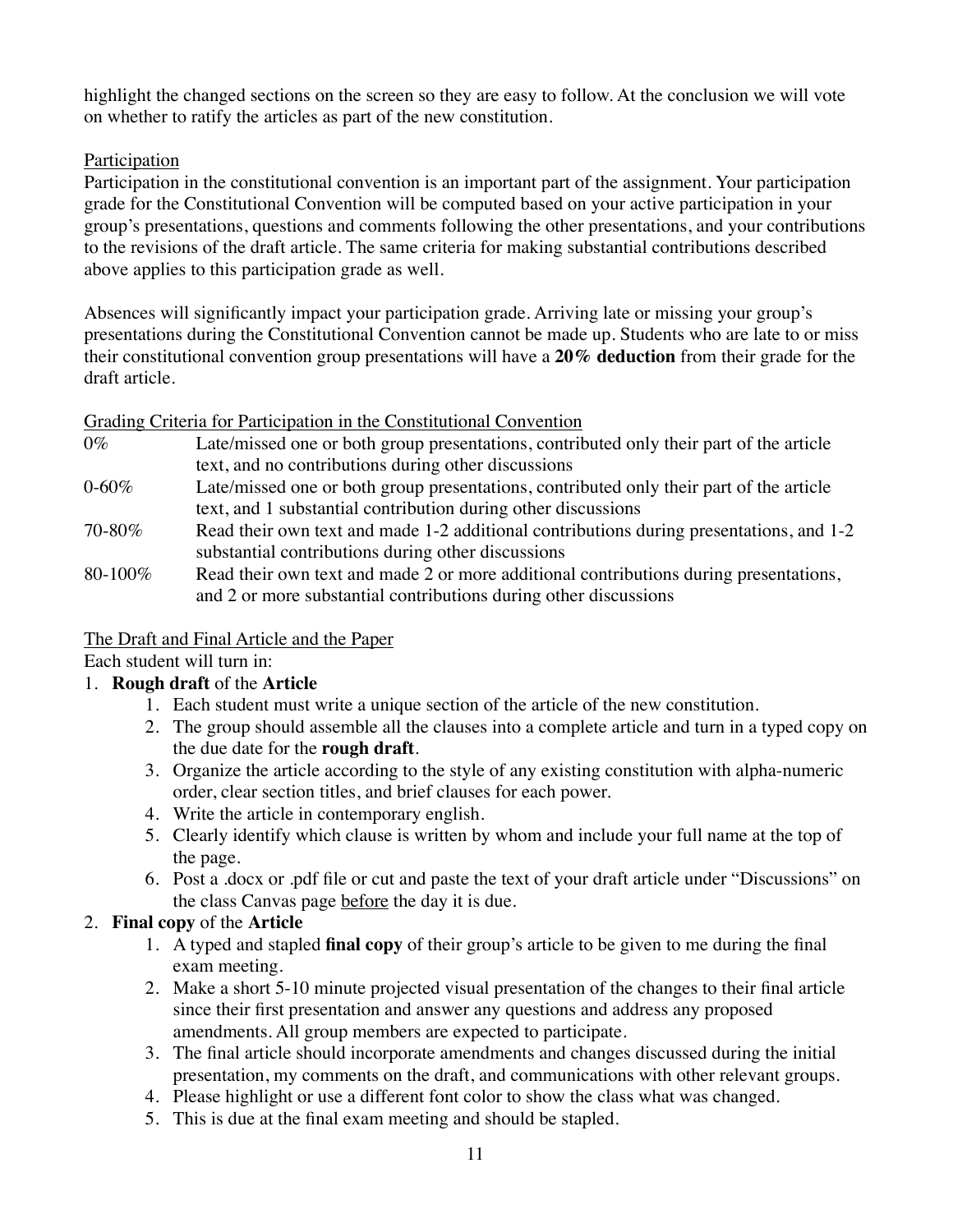- 6. Post a .docx or .pdf file or cut and paste the text of your draft article under "Discussions" on the class Canvas page before the final exam meeting
- 3. **Individual analysis paper** including bibliography due during the final exam meeting. The paper will be your own analysis of your group's final article. It should be written as a research paper with references. It must include a discussion of the following items.
	- a. The advantages and disadvantages of a minimum of 3 key parts of the final article of the proposed constitution relative to the current US constitution supported by research. (25% of the grade)
	- b. Discuss the the advantages and disadvantages of parts you wrote supported by research.  $(25%)$
	- c. The specific similarities to other constitutional systems studied this semester. Be sure to find out where your group members found inspiration for their section. (25%)
	- d. Your analysis should be of your final article including revision your group made after you received my written comments on your draft, class comments on the draft at the first presentation, and communications with other groups. (10%)
	- e. Grammar, citations, formatting, and organization (15%)

Grammar, Citations, Formatting, and Organization:

- a. Due on the due date listed above
- b. Staple only the parts you wrote of the final article to the paper after the paper
- c. In text cites in the body of the paper: (last name of author or title of publication (not the title of the article), year published)
- d. Type in 2 x space and 12 pt font
- e. Include your name, date, name of the assignment at the top of the page
- f. Include page numbers
- g. Proofread and spell check before turning in
- h. Provide at least 5 complete citations (at least 1 of each of the 3 kinds) in APA listed in alphabetical order in the bibliography or complete cites in the footnotes
- i. Use in text cites (last name, year)
- j. Use a single staple. Unstapled papers will not be accepted
- k. No cover page
- l. Do not write in first person
- m. Write as a formal research paper with a clear introductory paragraph, thesis, distinct paragraphs, analysis supported by evidence, and a conclusion. Do not write in outline form.
- n. Maximum 1,500-2,000 words including bibliography (do not put on separate page if there is space)

# **Course Outline**

\*Note: Complete all the readings for each topic before we begin the topic.

| Week   | <b>Dates</b> | Topic                  | <b>Katznelson</b><br><b>Readings</b> | <b>Smith</b><br><b>Readings</b> | <b>Other Readings (See Reading</b><br><b>Packet on Canvas or link below)</b>                                                                                 |
|--------|--------------|------------------------|--------------------------------------|---------------------------------|--------------------------------------------------------------------------------------------------------------------------------------------------------------|
| Week 1 | 8/21 & 8/23  | Democracy              | ch. 1, 2 & 5                         |                                 | Tisdall                                                                                                                                                      |
| Week 2 | 8/28 & 8/30  | <b>US</b> Constitution |                                      | ch. $1 & 2$                     | <b>Madison</b> , "Federalist Paper #10";<br>and US Constitution<br><b>Note:</b> Print out $\&$ bring a copy of the<br>entire Constitution with you to class. |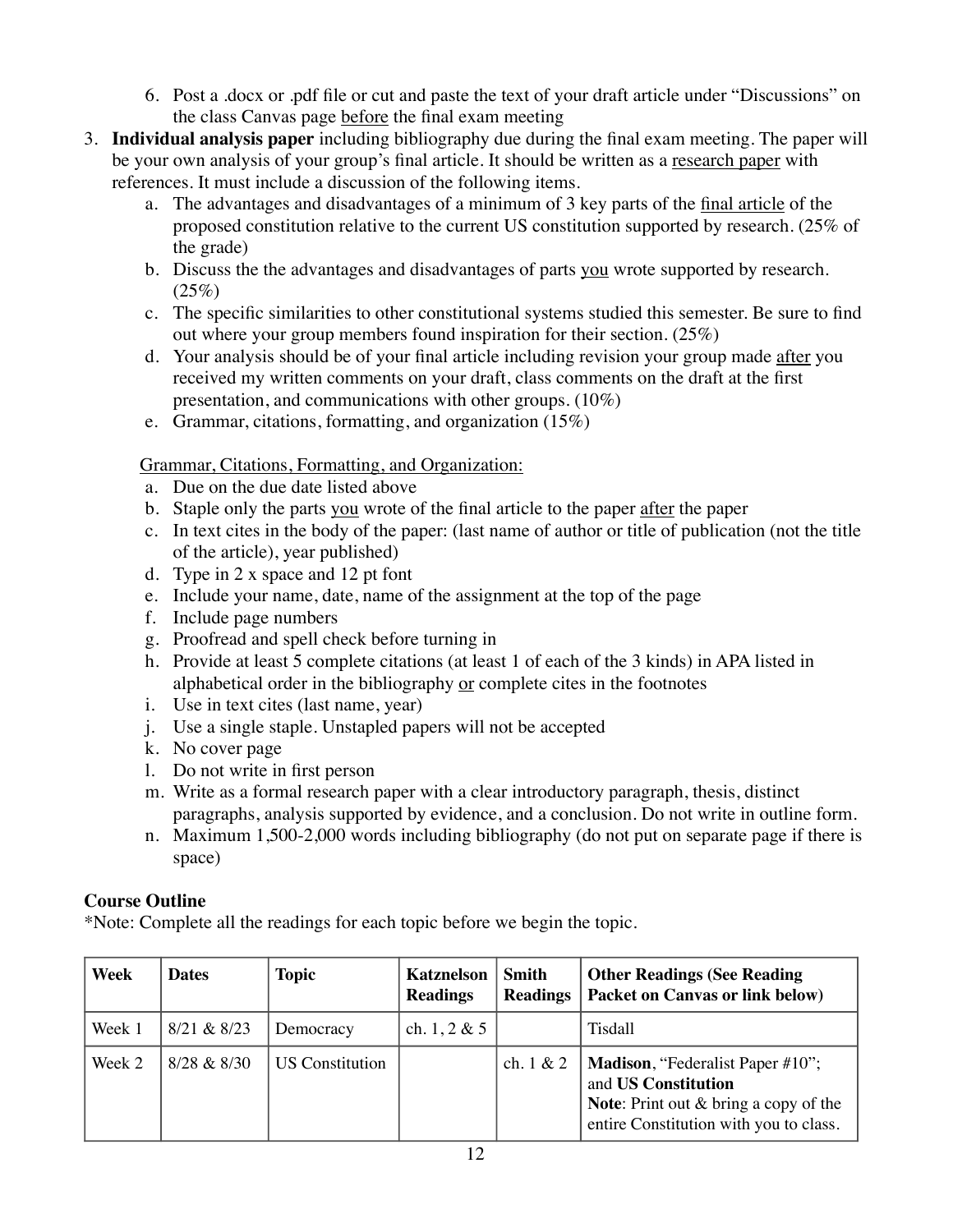| Week 3  | 9/4                                                                 | <b>US</b> Constitution                                   |                      |                      |                                                                                                                                                                                                                                                                                                                               |
|---------|---------------------------------------------------------------------|----------------------------------------------------------|----------------------|----------------------|-------------------------------------------------------------------------------------------------------------------------------------------------------------------------------------------------------------------------------------------------------------------------------------------------------------------------------|
| Week 3  | 9/6                                                                 | Federalism                                               | ch.3                 | ch. 3 & 4            | Go to https://www.law.cornell.edu/<br>annon/ and read the annotations for<br>the 10th Amendment: Reserve<br>Clause; Article I, Section 8.<br>Necessary and Proper Clause, Art VI,<br>Section 2: Supremacy Clause; Article<br>IV, Section 1. Full Faith and Credit;<br>and Article IV, Section 2. Privileges<br>and Immunities |
| Week 4  | 9/11 & 9/13                                                         | Federalism                                               |                      |                      |                                                                                                                                                                                                                                                                                                                               |
| Week 5  | 9/18 & 9/20                                                         | Legislative<br><b>Branch</b>                             | ch. $7, 9, \&$<br>10 | ch.6                 |                                                                                                                                                                                                                                                                                                                               |
| Week 6  | 9/25 & 9/27                                                         | Legislative<br><b>Branch</b>                             |                      |                      |                                                                                                                                                                                                                                                                                                                               |
|         | Thursday<br>9/27 (take<br>on-line<br>between 12<br>am -11:59<br>pm) | <b>Midterm</b>                                           |                      |                      |                                                                                                                                                                                                                                                                                                                               |
| Week 7  | 10/2 & 10/4                                                         | Executive<br><b>Branch</b>                               | ch. 6 & 11           | ch. 5 &<br>13        |                                                                                                                                                                                                                                                                                                                               |
| Week 8  | 10/9                                                                | Executive<br><b>Branch</b>                               |                      |                      |                                                                                                                                                                                                                                                                                                                               |
| Week 8  | 10/11                                                               | Judicial Branch                                          | ch.8                 | ch. 7                |                                                                                                                                                                                                                                                                                                                               |
| Week 9  | 10/16 &<br>10/18                                                    | Judicial Branch                                          |                      |                      |                                                                                                                                                                                                                                                                                                                               |
| Week 10 | 10/23 &<br>10/25                                                    | Rights                                                   |                      | ch. 8 &<br>12        |                                                                                                                                                                                                                                                                                                                               |
| Week 11 | 10/30 & 11/1                                                        | Political<br>Economy                                     |                      |                      |                                                                                                                                                                                                                                                                                                                               |
| Week 12 | 11/6 & 11/8                                                         | Parties and<br>Elections                                 | ch.4                 | ch. 8, 9,<br>10 & 11 |                                                                                                                                                                                                                                                                                                                               |
| Week 13 | 11/13                                                               | Constitutional<br>Convention:<br>Article I.<br>executive |                      |                      |                                                                                                                                                                                                                                                                                                                               |
|         | 11/15                                                               | Article II.<br>legislative                               |                      |                      |                                                                                                                                                                                                                                                                                                                               |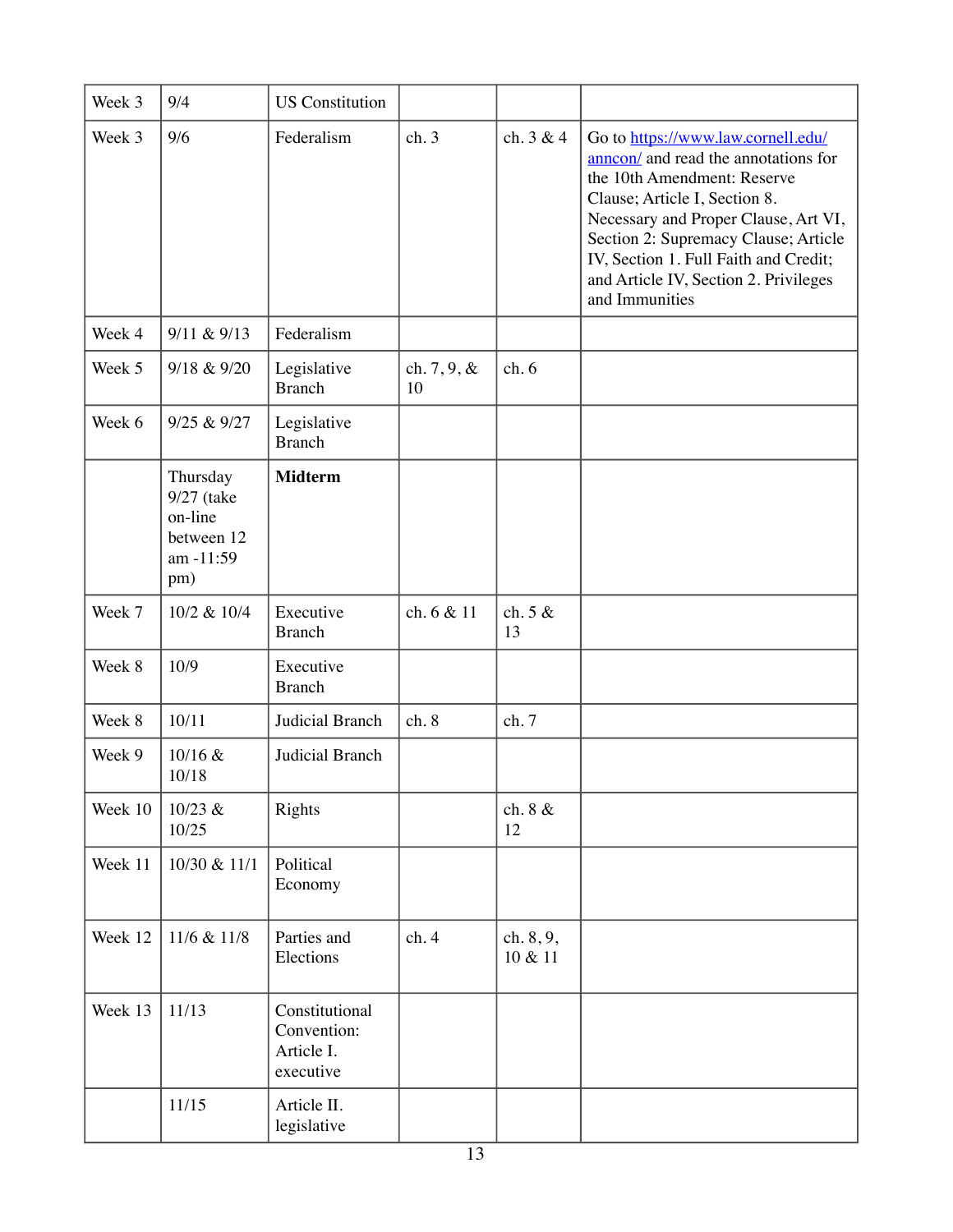| Week 14 | 11/20                                                                | Article III.<br>judicial                                                         |  |  |
|---------|----------------------------------------------------------------------|----------------------------------------------------------------------------------|--|--|
| Week 15 | 11/27                                                                | Article IV.<br>federalism or<br>unitary system                                   |  |  |
|         | 11/29                                                                | Article V.<br>elections,<br>voting, and<br>amending the<br>constitution          |  |  |
| Week 16 | 12/4                                                                 | Article VI. civil,<br>economic, and<br>human rights                              |  |  |
|         | 12/6                                                                 | Make up day (as<br>needed)                                                       |  |  |
|         | Wednesday<br>12/12,<br>$7:15-9:30$                                   | Final<br>Convention<br>Session during<br>Final exam<br>scheduled<br>meeting time |  |  |
|         | Thursday<br>12/13, take<br>on-line<br>between 12<br>am - 11:59<br>pm | <b>Final exam</b>                                                                |  |  |